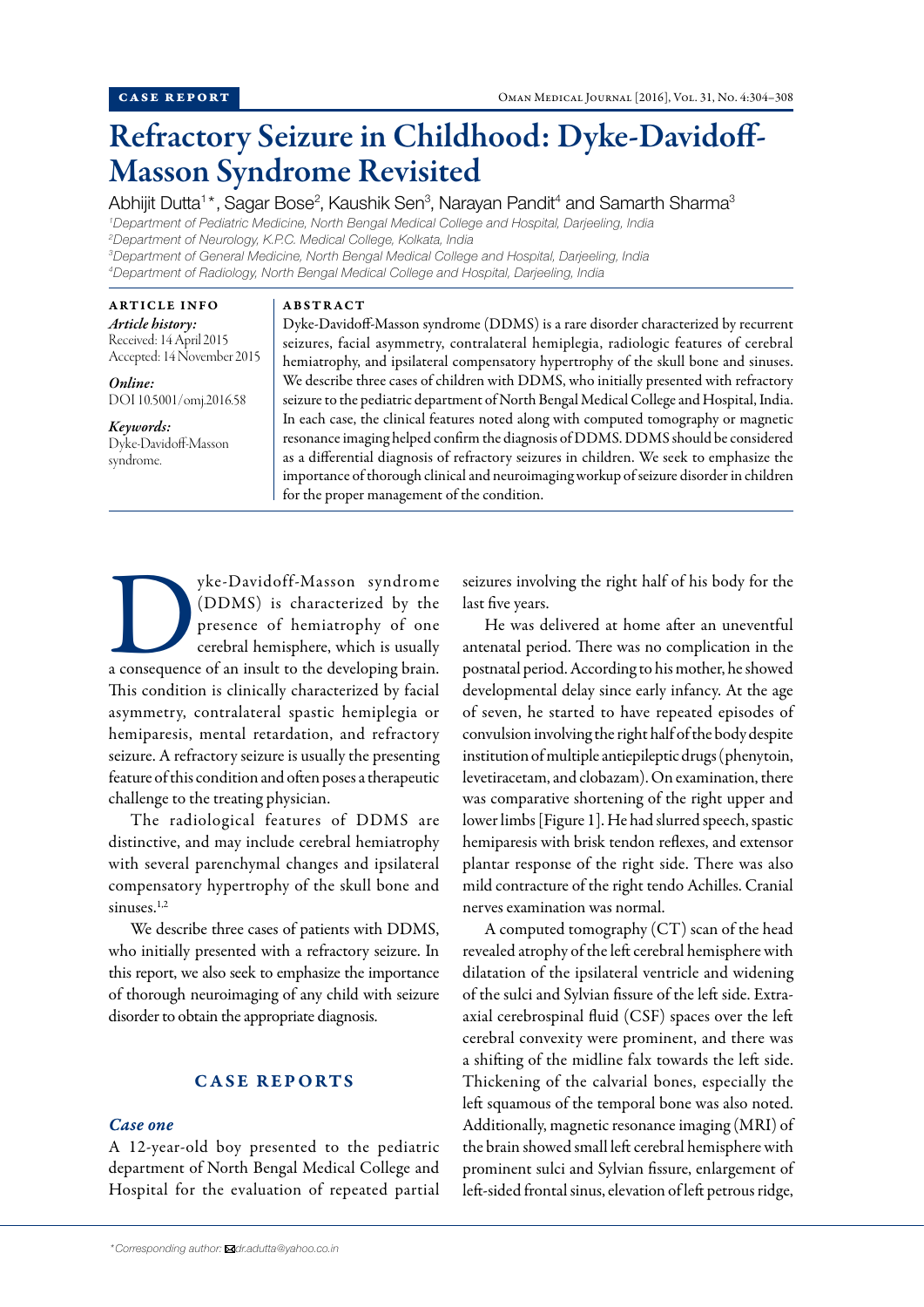

Figure 1: Photograph showing comparative shorting of the right hand and foot.

and hypoplasia of left-sided cerebral peduncle [Figure 2 and 3]. Based on the clinical and characteristic imaging, a diagnosis of DDMS was made.

## *Case two*

A nine-year-old boy presented with a history of repeated attacks of right sided focal motor seizure followed by secondary generalization. Surprisingly, the child was on antiepileptic drugs for a long duration, but no neuroimaging was done. His birth

and perinatal history was uneventful. The child had an asymmetrical face, delayed developmental milestones, and was mentally retarded. The clinical and CT scan findings were suggestive for the diagnosis of DDMS [Table 1].

# *Case three*

A 10-year-old boy, initially diagnosed with primary epilepsy based on electroencephalogram (EEG) findings, was on escalating doses of antiepileptic



Figure 2: (a) Non-contrast computed tomography and (b) magnetic resonance imaging (T1-weighted) showing left cerebral hemiatrophy with prominent ipsilateral ventricle, sulci, and Sylvian fissure. Extra-axial cerebrospinal fluid spaces are prominent over the left cerebral convexity and shifting of midline falx towards left side.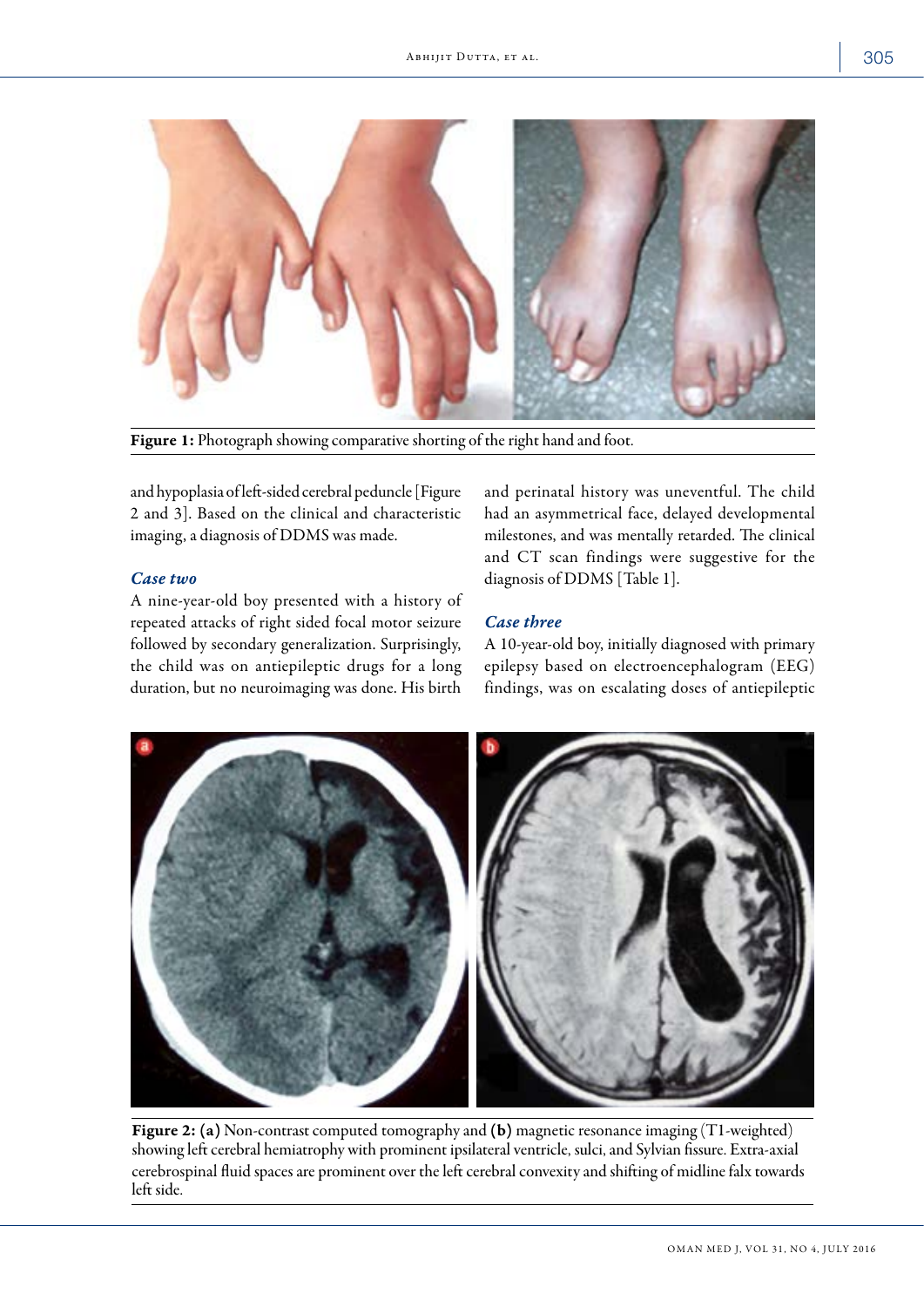

Figure 3: (a and b) Coronal magnetic resonance imaging (T2-weighted), and (c) axial non-contrast computed tomography scan showing prominent left frontal sinus (a; arrow), elevation of left petrous (b; arrow), and thickening of left squamous of the temporal bone (c; arrow).

drugs since the age of three. He was admitted to our institution with refractory seizure, which needed an additional three anticonvulsants to control. His mother gave no history of perinatal asphyxia but noted his delayed developmental milestones. Clinical and neuroimaging findings clinched the diagnosis of DDMS [Figure 4].

All three cases presented around 10 years of age with refractory seizure, and diagnosis of DDMS was feasible after neuroimaging of the brain was done. In all cases, maternal antenatal history was uneventful and there was no history of any incident leading to postnatal brain insult. Besides neurological findings, other systemic examination was non-contributory, and laboratory parameters were within normal limits. Patients were counseled about the disease and its multidisciplinary management. The cases have been summarized in Table 1.

## **DISCUSSION**

DDMS was first described by Dyke, Davidoff, and Masson in 1933, when they described the plain skull radiographic and pneumoencephalographic changes in a series of nine patients.<sup>3</sup> Both genders and any part of the hemisphere may be affected, but male sex and left hemisphere involvement are more frequent, as was also evident in our cases.<sup>4,5</sup> The clinical features of this condition are variable, and depend on the onset and the extent of brain injury.

| Table 1: Distribution of cases clinical and radiological features. |               |        |                               |                                                                                                           |            |                                                                                                                             |                                                                                                                |  |
|--------------------------------------------------------------------|---------------|--------|-------------------------------|-----------------------------------------------------------------------------------------------------------|------------|-----------------------------------------------------------------------------------------------------------------------------|----------------------------------------------------------------------------------------------------------------|--|
| Case                                                               | Age,<br>years | Gender | Presentation                  | <b>Clinical features</b>                                                                                  | Laterality | CT scan of head                                                                                                             | <b>MRI</b> (additional<br>findings)                                                                            |  |
| 1                                                                  | 12            | Male   | Refractory<br>hemiconvulsions | rt.hemiatrophy<br>rt.hemiparesis,<br>$UMN$ sign++,<br>rt.tendo Achilles<br>contracture, MR                | Left       | Cerebral atrophy,<br>prominent sulci,<br>prominent<br>ventricle midline<br>shift, bony<br>thickening                        | Prominent left<br>frontal sinus,<br>cerebral peduncle<br>hypoplasia, and<br>elevation of left<br>petrous ridge |  |
|                                                                    | 9             | Male   | rt.focal and<br>GTC.          | Asymmetrical face,<br>MR, behavioral<br>problem, learning<br>disability,<br>rt.hemiparesis,<br>UMN sign+, | Left       | Cerebral atrophy,<br>prominent<br>ventricle, widening<br>of sulci and Sylvian<br>fissure, bony<br>thickening                | NA.                                                                                                            |  |
| 3                                                                  | 10            | Male   | refractory GTC                | MR.<br>rt.hemiparesis,<br>UMN sign+,<br>Learning disability                                               | Left       | Cerebral atrophy,<br>prominent<br>ventricle widening<br>of sulci and<br>Sylvian fissure,<br>adjacent thickened<br>calvarium | Gliosis in left<br>parietal-occipital<br>cortex, shifting of<br>falx towards the<br>same side                  |  |

*rt: right; UMN: upper motor neuron; MR: mental retardation; NA: not available; GTC: generalized tonic-clonic; CT: computed tomography; MRI: magnetic resonance imaging..*

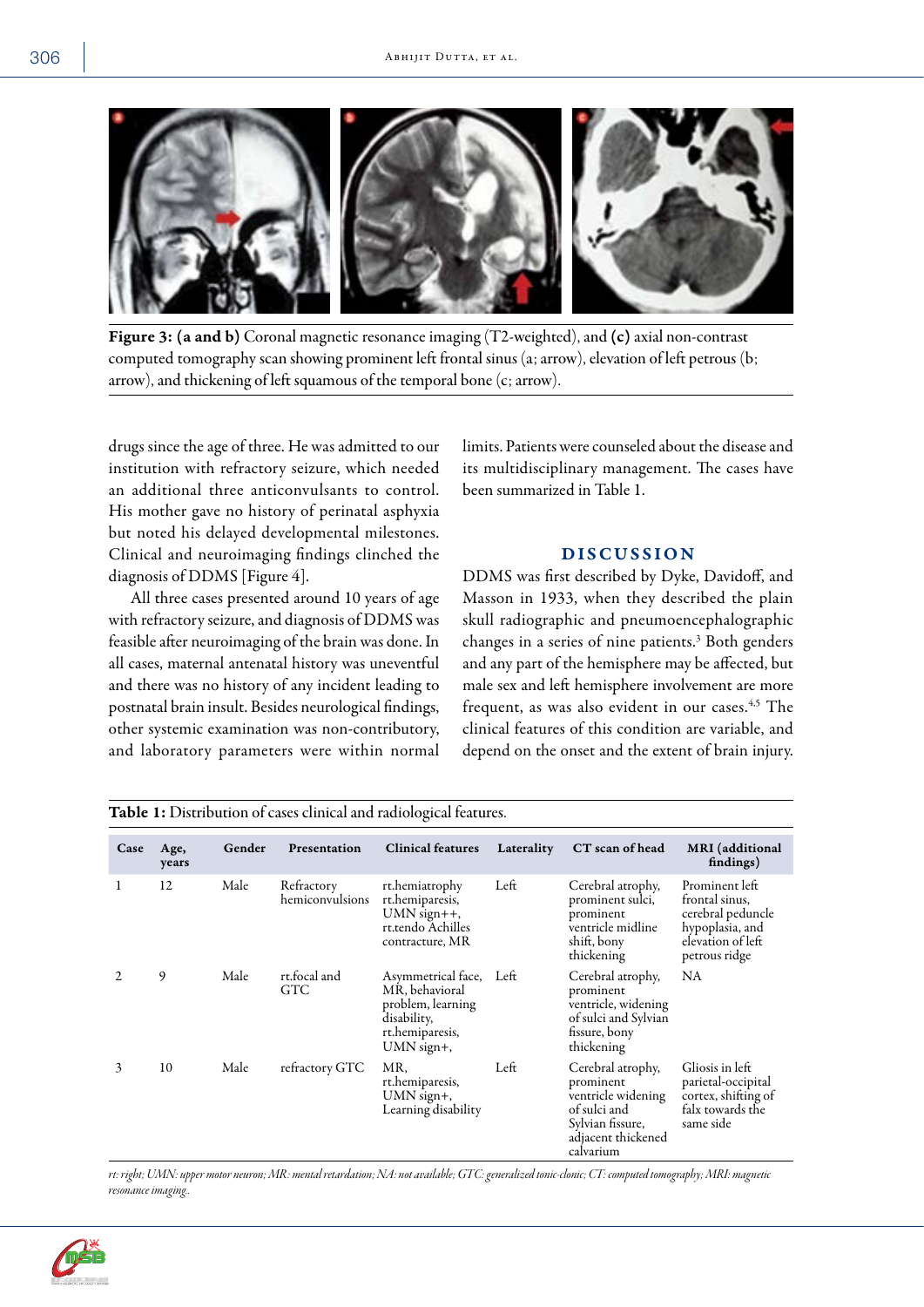

Figure 4: (a) Non-contrast computed tomography showing left cerebral hemiatrophy with prominent ipsilateral ventricle, sulci, Sylvian fissure, and thickening of left sided calvarium (arrow). (b) magnetic resonance imaging (T1-weighted) revealed gliosis in left parieto-occipital cortex.

Varying degrees of atrophy of one-half of the body, sensory loss, speech and language disorder, mental retardation or learning disability, and psychiatric manifestations have been reported.<sup>2,5</sup>

DDMS is classified into congenital and acquired type. The congenital variety mainly occurs due to in utero vascular occlusion involving the middle cerebral artery, congenital malformations, perinatal hypoxia, and infection. The main etiologic factors of acquired variety may include infection, trauma, tumor, ischemia, and hemorrhage. Age of presentation depends on the time of vascular occlusion of the middle cerebral vascular territory. The hemiatrophic cerebral parenchyma will have prominent sulci if the vascular insult occurs after birth, or after sulcation is completed. Whereas, if the vascular ischemia occurs during embryogenesis, no prominent sulci will be present [Table 2].<sup>1,6,7</sup> A series of 19 cases of DDMS

showed 12 cases as congenital and seven cases as acquired type.<sup>5</sup> In our series, all three cases were likely to be of the congenital variety.

Besides cerebral hemiatrophy, other probable brain parenchymal changes are hypoplasia of mesencephalon, lentiform nucleus and thalamus, diffuse cerebellar atrophy, and ipsilateral atrophy of the cerebral peduncle.<sup>1,5</sup> Hypoperfusion and decreased metabolic activity of the involved atrophied cerebral hemisphere have been demonstrated by positron emission tomography (PET).8,9

When brain damage occurs before the age of two, compensatory skull changes take place as an adaptation to the unilateral decrease of brain parenchymal volume. These compensatory changes include ipsilateral calvarial thickening, hyper pneumatization of the ipsilateral paranasal sinuses, and enlargement of mastoid cells. Elevation of

| <b>Table 2:</b> Etiopathogenesis of Dyke-Davidoff-Masson syndrome. |                                                                                                                                    |                                                |  |  |  |  |
|--------------------------------------------------------------------|------------------------------------------------------------------------------------------------------------------------------------|------------------------------------------------|--|--|--|--|
|                                                                    | Congenital                                                                                                                         | Acquired                                       |  |  |  |  |
| Etiology                                                           | In utero vascular occlusion involving the middle<br>cerebral artery, congenital malformations,<br>perinatal hypoxia, and infection | Infection, trauma, ischemia, tumor, hemorrhage |  |  |  |  |
| Pattern of sulci                                                   | Sulci may not be prominent                                                                                                         | Prominent sulci                                |  |  |  |  |
| Compensatory<br>skull changes                                      | More apparent                                                                                                                      | May be less apparent                           |  |  |  |  |

### Table 2: Etiopathogenesis of Dyke-Davidoff-Masson syndrome.